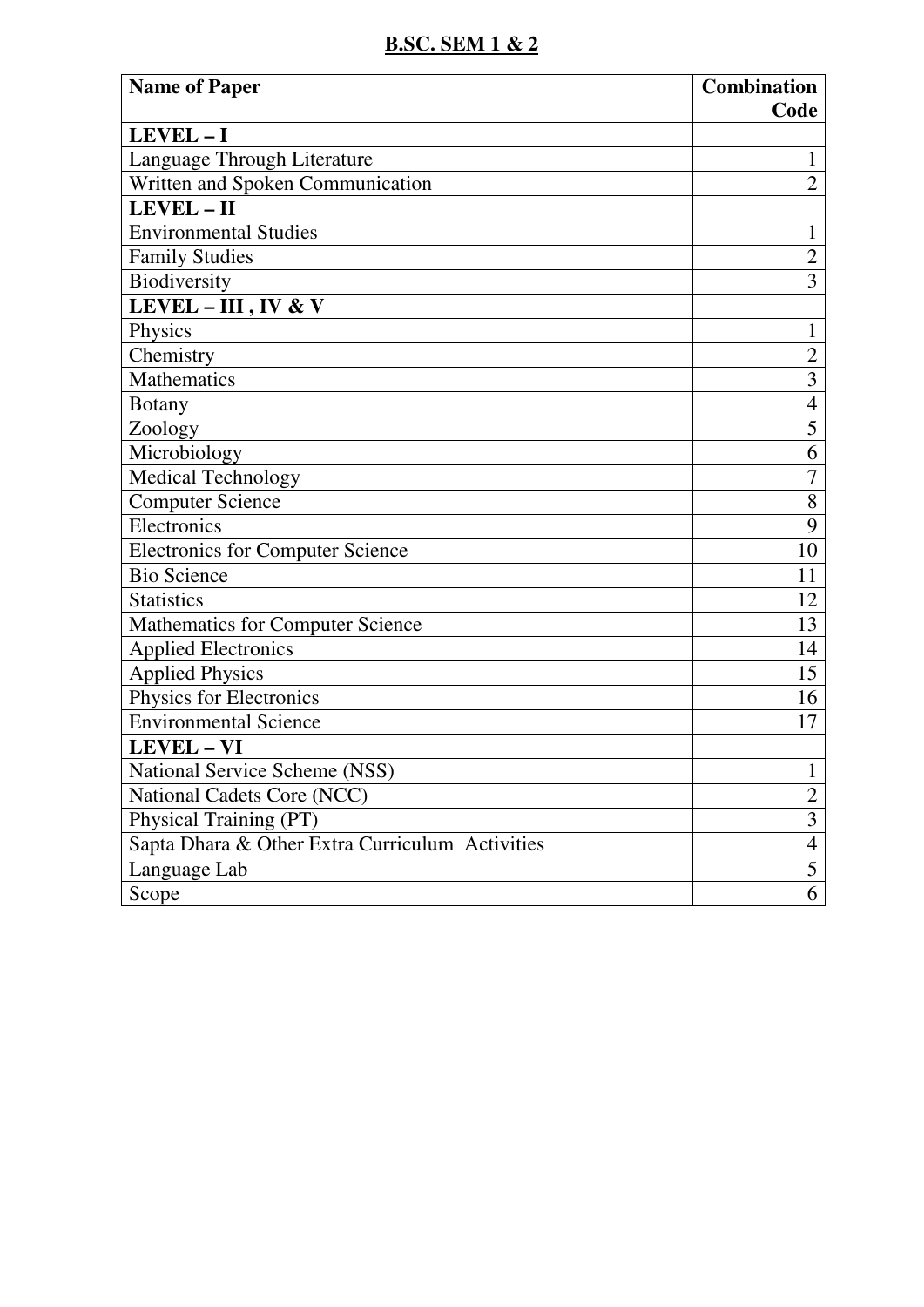## **B. SC. SEM 3 & 4**

| <b>NAME OF PAPER</b>                    | <b>COMBINATION</b>      |
|-----------------------------------------|-------------------------|
| LEVEL-I                                 | <b>CODE</b>             |
| Language Through Literature             | 1                       |
| Written and Spoken Communication        | $\overline{2}$          |
| LEVEL - II & III                        |                         |
| Physics                                 | $\mathbf{1}$            |
| Chemistry                               | $\overline{c}$          |
| <b>Mathematics</b>                      | $\overline{\mathbf{3}}$ |
| <b>Botany</b>                           | $\overline{4}$          |
| Zoology                                 | 5                       |
| Microbiology                            | 6                       |
| <b>Medical Technology</b>               | $\overline{7}$          |
| <b>Computer Science</b>                 | 8                       |
| Electronics                             | 9                       |
| <b>Electronics for Computer Science</b> | 10                      |
| <b>Bio Science</b>                      | 11                      |
| <b>Statistics</b>                       | 12                      |
| <b>Mathematics for Computer Science</b> | 13                      |
| <b>Applied Electronics</b>              | 14                      |
| <b>Applied Physics</b>                  | 15                      |
| Physics for Electronics                 | 16                      |
| <b>Environmental Science</b>            | 17                      |
| LEVEL - IV                              |                         |
| Mathematical Basic & Quantative Skill   | $\mathbf{1}$            |
| <b>Bio-Diversity</b>                    | $\overline{2}$          |
| <b>Bio-Informatics</b>                  | $\overline{3}$          |
| <b>Bio-Physics</b>                      | 4                       |
| <b>Bio-Chemistry</b>                    | 5                       |
| Food and Adulteration                   | 6                       |
| <b>Public Health</b>                    | 7                       |
| <b>Forensic Science</b>                 | 8                       |
| <b>Clinical Research</b>                | 9                       |
| <b>Medical Laboratory Technology</b>    | 10                      |
| <b>Environment Studies</b>              | 11                      |
| <b>Green Chemistry</b>                  | 12                      |
| Nano-Technology                         | 13                      |
| Climate-Change                          | 14                      |
| Philosophy, Science & Religion          | 15                      |
| Philosophy of Science                   | 16                      |
| <b>Nutrition &amp; Dietetics</b>        | 17                      |
| Structure & Growth of Science Knowledge | 18                      |
| Genetics                                | 19                      |
| <b>Inclusive Growth Technologies</b>    | 20                      |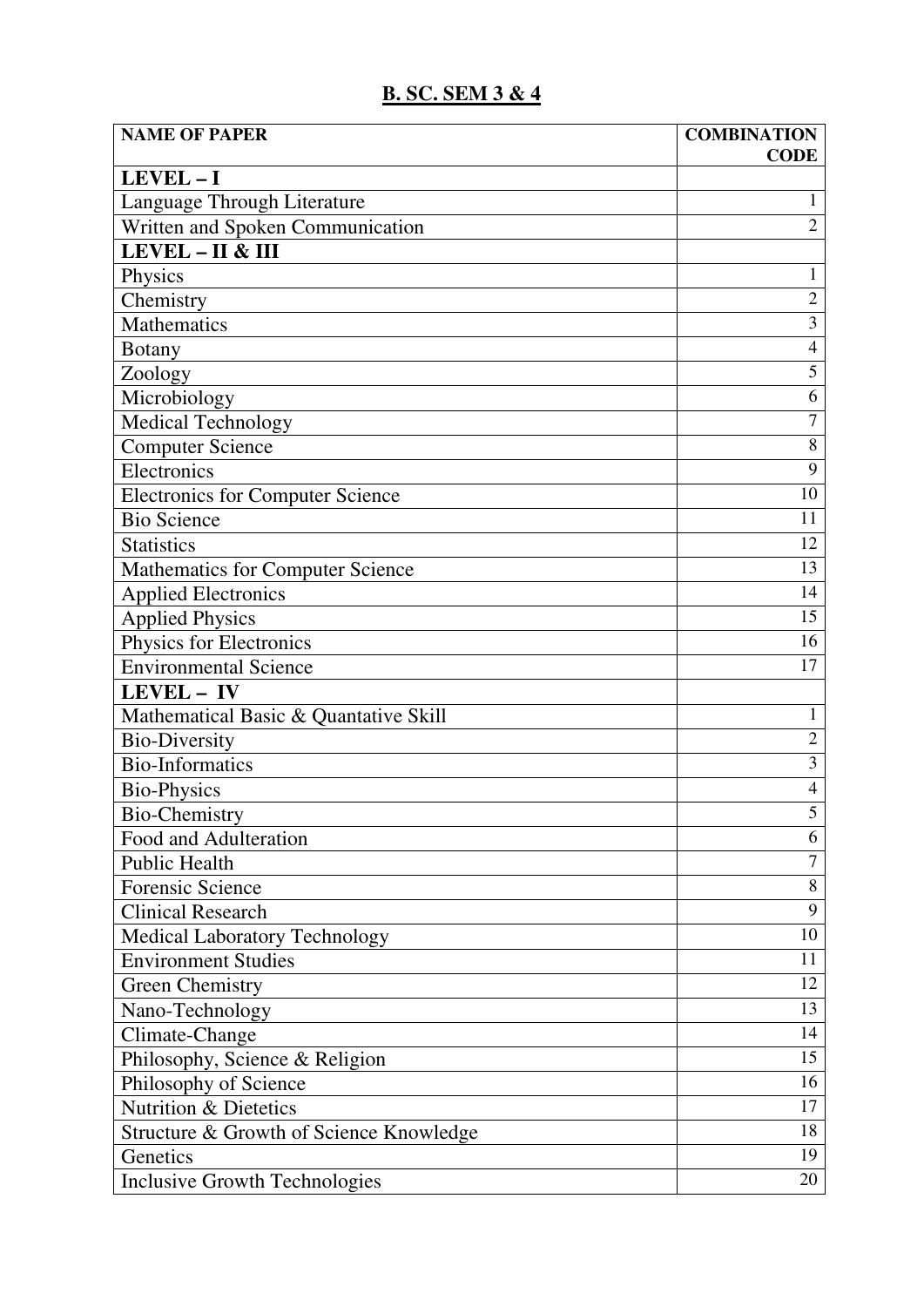| <b>History of Science</b>                       | 21                                        |
|-------------------------------------------------|-------------------------------------------|
| Carbon Credit                                   | 22                                        |
| Science & Society                               | 23                                        |
| <b>Computer Application</b>                     | 24                                        |
| <b>Renewable Energy Sources</b>                 | 25                                        |
| Statistics & Data Analysis                      | 26                                        |
| History of Inventions                           | 27                                        |
| <b>Industrial Physics</b>                       | 28                                        |
| <b>Industrial Chemistry</b>                     | 29                                        |
| <b>Industrial Biology</b>                       | 30                                        |
| Programming Methodology                         | 31                                        |
| Electromagnetic and Radiation                   | 32                                        |
| PCB Design and Technology                       | 33                                        |
| <b>Circuit Simulation</b>                       | 34                                        |
| <b>Engineering Physics</b>                      | 35                                        |
| Non Renewable Energy Sources                    | 36                                        |
| <b>Environmental Physics</b>                    | 37                                        |
| <b>Atmospheric Physics</b>                      | 38                                        |
| Physics of Financial (Econo-Physics)            | 39                                        |
| Plasma Physics                                  | 40                                        |
| <b>PASER Physics</b>                            | 41                                        |
| <b>Chemical Physics</b>                         | 42                                        |
| <b>Elements of Business Mathematics</b>         | 45                                        |
| <b>History of Mathematics</b>                   | 46                                        |
| Group of Symmetries and their Applications      | 47                                        |
| <b>Bio Technology</b>                           | 48                                        |
| Environment                                     | 50                                        |
| <b>Industrial Chemicals</b>                     | 51                                        |
| Marine Science                                  | 52                                        |
| <b>Elements of Biochemistry</b>                 | 53                                        |
| Groups of Symmetries $-I$                       | 54                                        |
| Groups of Symmetries - II                       | 55                                        |
| <b>Mathematical Methods</b>                     | 56                                        |
| <b>Mathematical Modeling</b>                    | 57                                        |
| <b>Object Oriented Programming</b>              | 58                                        |
| <b>Statistical Methods-I</b>                    | 59                                        |
| <b>Statistical Methods-II</b>                   | 60                                        |
| E-Commerce and Cyber Security                   | 61                                        |
| <b>Computerized Accounting</b>                  | 62                                        |
| <b>Business Systems</b>                         | 63                                        |
| LEVEL-V                                         |                                           |
| National Service Scheme (NSS)                   | $\mathbf{1}$                              |
| National Cadets Core (NCC)                      | $\overline{c}$<br>$\overline{\mathbf{3}}$ |
| Physical Training (PT)                          |                                           |
| Sapta Dhara & Other Extra Curriculum Activities | $\overline{4}$<br>5                       |
| Language Lab                                    |                                           |
| Scope                                           | 6                                         |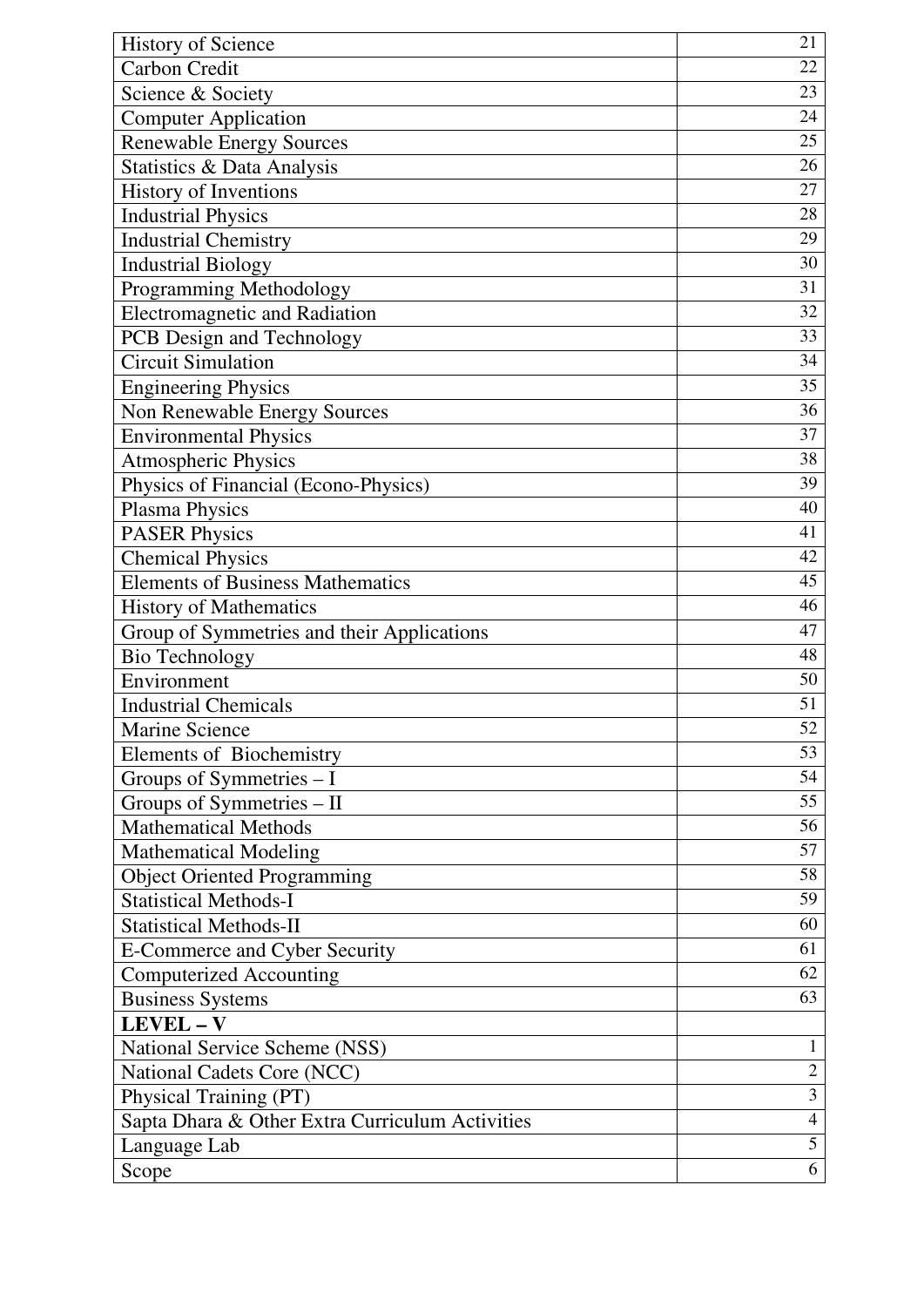## **B. SC. SEM 5 & 6**

| <b>NAME OF PAPER</b>                                            | <b>COMBINATION</b>      |
|-----------------------------------------------------------------|-------------------------|
|                                                                 | <b>CODE</b>             |
| LEVEL-I                                                         | 1                       |
| Language Through Literature<br>Written and Spoken Communication | $\overline{2}$          |
| LEVEL-II                                                        |                         |
|                                                                 | $\mathbf{1}$            |
| Physics                                                         | $\overline{2}$          |
| Chemistry<br><b>Mathematics</b>                                 | $\overline{\mathbf{3}}$ |
|                                                                 | $\overline{4}$          |
| <b>Botany</b>                                                   | 5                       |
| Zoology                                                         | 6                       |
| Microbiology                                                    | 7                       |
| <b>Medical Technology</b>                                       | 8                       |
| <b>Computer Science</b><br>Electronics                          | 9                       |
| <b>Bio Science</b>                                              | 10                      |
| <b>Statistics</b>                                               | 11                      |
|                                                                 | 17                      |
| <b>Environmental Science</b>                                    |                         |
| LEVEL - III                                                     | $\mathbf{1}$            |
| Petrochemicals                                                  | $\overline{2}$          |
| Drugs                                                           | $\overline{3}$          |
| Dyes                                                            | $\overline{4}$          |
| <b>Polymer Chemistry</b>                                        | 5                       |
| Agor-Chemistry                                                  | 6                       |
| <b>Advances in Green Chemistry</b>                              | 7                       |
| <b>Materials Science</b><br><b>Fisheries</b>                    | 8                       |
|                                                                 | 9                       |
| <b>Computer Application for Statisticians</b>                   | 10                      |
| Mechanics-I<br>Mechanics-II                                     | 11                      |
|                                                                 | 12                      |
| <b>Computer Oriented Numerical Method-I</b>                     | 13                      |
| <b>Computer Oriented Numerical Method-II</b>                    | 14                      |
| <b>Operation Research-I</b>                                     | 15                      |
| <b>Operation Research-II</b>                                    | 16                      |
| <b>Fourier Series</b>                                           | 17                      |
| Fourier Transform and its Applications                          | 18                      |
| Electronics                                                     | 19                      |
| Advances in Nanotechnology                                      | 20                      |
| Astro-Physics                                                   |                         |
| <b>Engineering Graphics</b>                                     | 21                      |
| <b>Computer Networking</b>                                      | 22                      |
| Advance Networking and Cyber Security                           | 23                      |
| <b>Integrated Circuits Technology</b>                           | 24                      |
| <b>Industrial Management</b>                                    | 25                      |